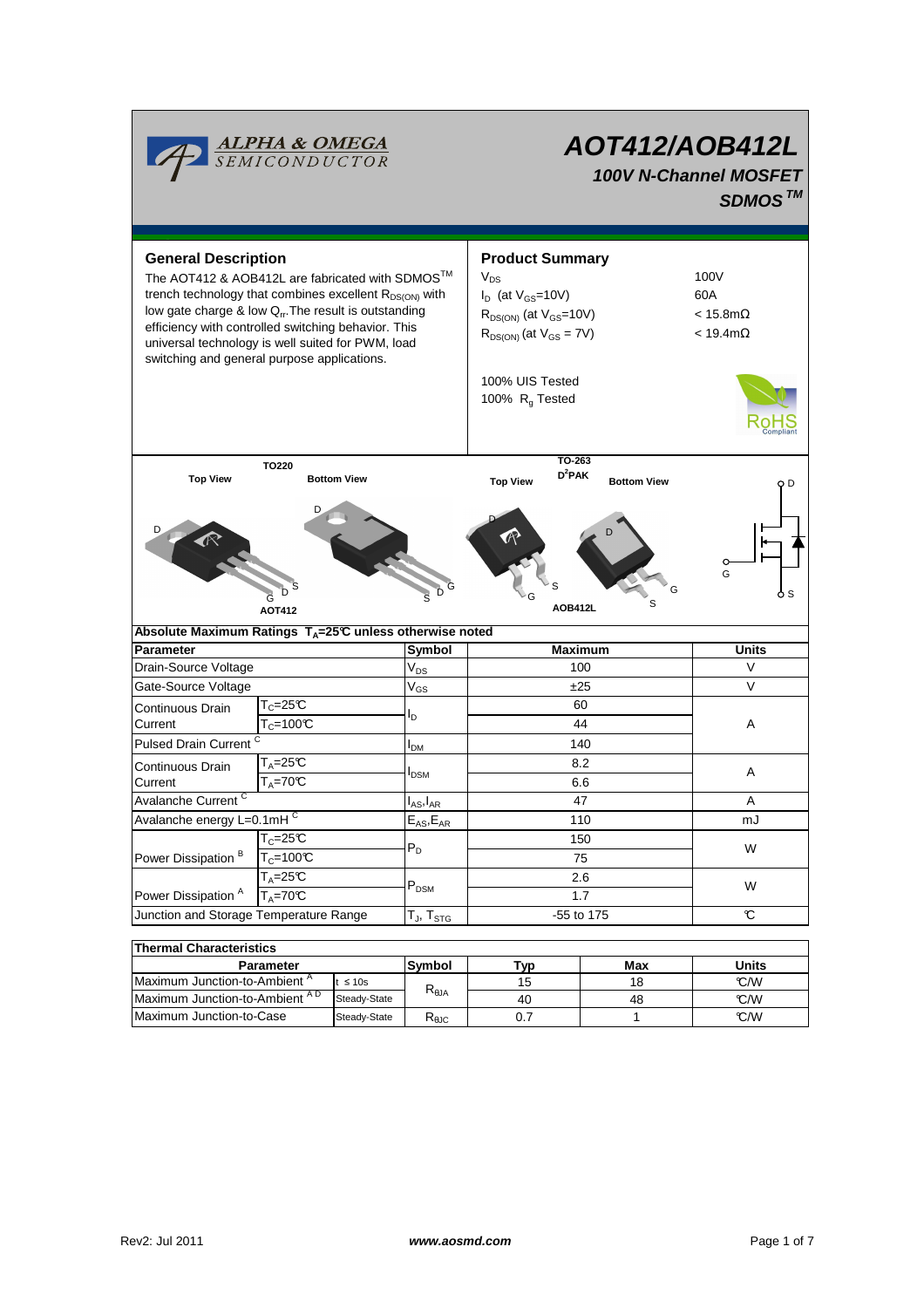

#### **Electrical Characteristics (TJ=25°C unless otherwise noted)**

| <b>Symbol</b>              | <b>Parameter</b>                                                                | <b>Conditions</b>                                  | Min  | <b>Typ</b> | Max  | <b>Units</b> |  |  |  |  |  |  |
|----------------------------|---------------------------------------------------------------------------------|----------------------------------------------------|------|------------|------|--------------|--|--|--|--|--|--|
| <b>STATIC PARAMETERS</b>   |                                                                                 |                                                    |      |            |      |              |  |  |  |  |  |  |
| $BV_{DSS}$                 | $I_D = 250 \mu A$ , $V_{GS} = 0V$<br>Drain-Source Breakdown Voltage             |                                                    | 100  |            |      | V            |  |  |  |  |  |  |
| $I_{DSS}$                  |                                                                                 | $V_{DS}$ =100V, $V_{GS}$ =0V                       |      |            | 10   |              |  |  |  |  |  |  |
|                            | Zero Gate Voltage Drain Current                                                 | $T_J = 55C$                                        |      |            | 50   | μA           |  |  |  |  |  |  |
| $I_{\rm GSS}$              | Gate-Body leakage current                                                       | $V_{DS} = 0V$ , $V_{GS} = \pm 25V$                 |      |            | 100  | nA           |  |  |  |  |  |  |
| $\rm V_{GS(th)}$           | Gate Threshold Voltage                                                          | $V_{DS} = V_{GS} I_D = 250 \mu A$                  | 2.6  | 3.2        | 3.8  | $\vee$       |  |  |  |  |  |  |
| $I_{D(ON)}$                | On state drain current                                                          | $V_{GS}$ =10V, $V_{DS}$ =5V                        |      |            |      | A            |  |  |  |  |  |  |
| $R_{DS(ON)}$               |                                                                                 | $V_{GS}$ =10V, $I_D$ =20A<br>$T_i = 125C$<br>TO220 |      | 13.2       | 15.8 | $m\Omega$    |  |  |  |  |  |  |
|                            | Static Drain-Source On-Resistance                                               |                                                    |      | 25         | 30   |              |  |  |  |  |  |  |
|                            |                                                                                 | $V_{GS}$ =7V, $I_D$ =20A                           |      |            |      |              |  |  |  |  |  |  |
|                            |                                                                                 | TO220                                              |      | 15.5       | 19.4 | $m\Omega$    |  |  |  |  |  |  |
|                            |                                                                                 | $V_{GS}$ =10V, $I_D$ =20A                          |      |            |      | $m\Omega$    |  |  |  |  |  |  |
|                            |                                                                                 | TO <sub>263</sub>                                  |      | 12.9       | 15.5 |              |  |  |  |  |  |  |
|                            |                                                                                 | $V_{GS}$ =7V, $I_{D}$ =20A                         |      |            |      |              |  |  |  |  |  |  |
|                            |                                                                                 | TO <sub>263</sub>                                  |      | 15.2       | 19.1 | $m\Omega$    |  |  |  |  |  |  |
| $g_{FS}$                   | $V_{DS}=5V$ , $I_D=20A$<br><b>Forward Transconductance</b>                      |                                                    |      | 30         |      | S            |  |  |  |  |  |  |
| $\mathsf{V}_{\mathsf{SD}}$ | $IS=1A, VGS=0V$<br>Diode Forward Voltage                                        |                                                    |      | 0.65       | 1    | V            |  |  |  |  |  |  |
| $I_{\rm S}$                | Maximum Body-Diode Continuous Current                                           |                                                    |      | 60         | A    |              |  |  |  |  |  |  |
|                            | <b>DYNAMIC PARAMETERS</b>                                                       |                                                    |      |            |      |              |  |  |  |  |  |  |
| $C_{\rm iss}$              | Input Capacitance                                                               |                                                    | 2150 | 2680       | 3220 | pF           |  |  |  |  |  |  |
| $\mathbf{C}_{\text{oss}}$  | <b>Output Capacitance</b>                                                       | $V_{GS}$ =0V, $V_{DS}$ =50V, f=1MHz                |      | 260        | 340  | pF           |  |  |  |  |  |  |
| $C_{\text{rss}}$           | Reverse Transfer Capacitance                                                    |                                                    | 60   | 100        | 140  | pF           |  |  |  |  |  |  |
| $R_{g}$                    | $V_{GS}$ =0V, $V_{DS}$ =0V, f=1MHz<br>Gate resistance                           |                                                    | 0.5  | 1          | 1.5  | Ω            |  |  |  |  |  |  |
|                            | <b>SWITCHING PARAMETERS</b>                                                     |                                                    |      |            |      |              |  |  |  |  |  |  |
| $Q_q(10V)$                 | <b>Total Gate Charge</b>                                                        |                                                    | 36   | 45         | 54   | nС           |  |  |  |  |  |  |
| $\mathsf{Q}_{\text{gs}}$   | Gate Source Charge                                                              | $V_{GS}$ =10V, $V_{DS}$ =50V, $I_{D}$ =20A         | 14   | 17         | 20   | nC           |  |  |  |  |  |  |
| $\mathbf{Q}_{\text{gd}}$   | Gate Drain Charge                                                               |                                                    | 9    | 15         | 21   | nС           |  |  |  |  |  |  |
| $t_{D(on)}$                | Turn-On DelayTime                                                               |                                                    |      | 19         |      | ns           |  |  |  |  |  |  |
| $t_r$                      | Turn-On Rise Time<br>$V_{GS}$ =10V, $V_{DS}$ =50V, R <sub>L</sub> =2 $\Omega$ , |                                                    |      | 16         |      | ns           |  |  |  |  |  |  |
| $t_{D{\rm (off)}}$         | $R_{\text{GEN}} = 3\Omega$<br><b>Turn-Off DelayTime</b>                         |                                                    |      | 27         |      | ns           |  |  |  |  |  |  |
| $t_f$                      | <b>Turn-Off Fall Time</b>                                                       |                                                    |      | 10         |      | ns           |  |  |  |  |  |  |
| $t_{rr}$                   | $I_F = 20A$ , dl/dt=500A/ $\mu$ s<br>Body Diode Reverse Recovery Time           |                                                    | 15   | 22         | 29   | ns           |  |  |  |  |  |  |
| $\mathsf{Q}_{\mathsf{rr}}$ | Body Diode Reverse Recovery Charge   IF=20A, dl/dt=500A/us                      |                                                    | 67   | 96         | 125  | nC           |  |  |  |  |  |  |

A. The value of R<sub>6JA</sub> is measured with the device mounted on 1in<sup>2</sup> FR-4 board with 2oz. Copper, in a still air environment with T<sub>A</sub> =25°C. The Power dissipation P<sub>DSM</sub> is based on R<sub>6JA</sub> and the maximum allowed junction temperature of 150°C. The value in any given application depends on the user's specific board design, and the maximum temperature of 175°C may be used if the PCB allow s it.

B. The power dissipation  $P_D$  is based on  $T_{J(MAX)}$ =175°C, using junction-to-case thermal resistance, and is more useful in setting the upper dissipation limit for cases where additional heatsinking is used.

C. Repetitive rating, pulse width limited by junction temperature  $T_{J_{\text{IMAN}}=175}$ °C. Ratings are based on low frequency and duty cycles to keep initial  $T_1 = 25^{\circ}C$ .

D. The  $R_{\theta JA}$  is the sum of the thermal impedence from junction to case  $R_{\theta JC}$  and case to ambient.

E. The static characteristics in Figures 1 to 6 are obtained using <300µs pulses, duty cycle 0.5% max.

F. These curves are based on the junction-to-case thermal impedence which is measured with the device mounted to a large heatsink,

assuming a maximum junction temperature of  $T_{J(MAX)}$ =175°C. The SOA curve provides a single pulse ratin g.

G. These tests are performed with the device mounted on 1 in<sup>2</sup> FR-4 board with 2oz. Copper, in a still air environment with T<sub>A</sub>=25°C.

THIS PRODUCT HAS BEEN DESIGNED AND QUALIFIED FOR THE CONSUMER MARKET. APPLICATIONS OR USES AS CRITICAL COMPONENTS IN LIFE SUPPORT DEVICES OR SYSTEMS ARE NOT AUTHORIZED. AOS DOES NOT ASSUME ANY LIABILITY ARISING OUT OF SUCH APPLICATIONS OR USES OF ITS PRODUCTS. AOS RESERVES THE RIGHT TO IMPROVE PRODUCT DESIGN, FUNCTIONS AND RELIABILITY WITHOUT NOTICE.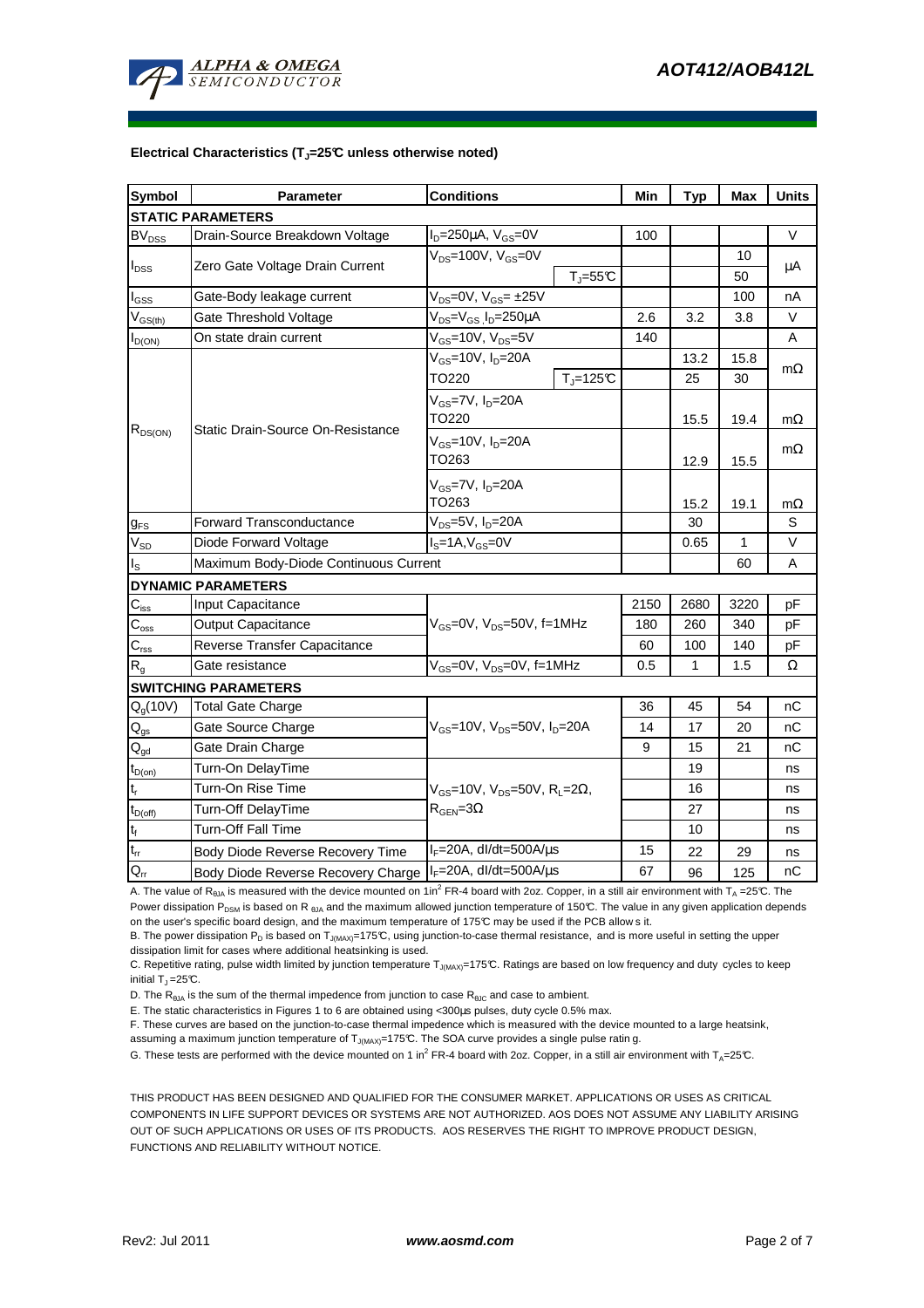





**Figure 6: Body-Diode Characteristics (Note E)**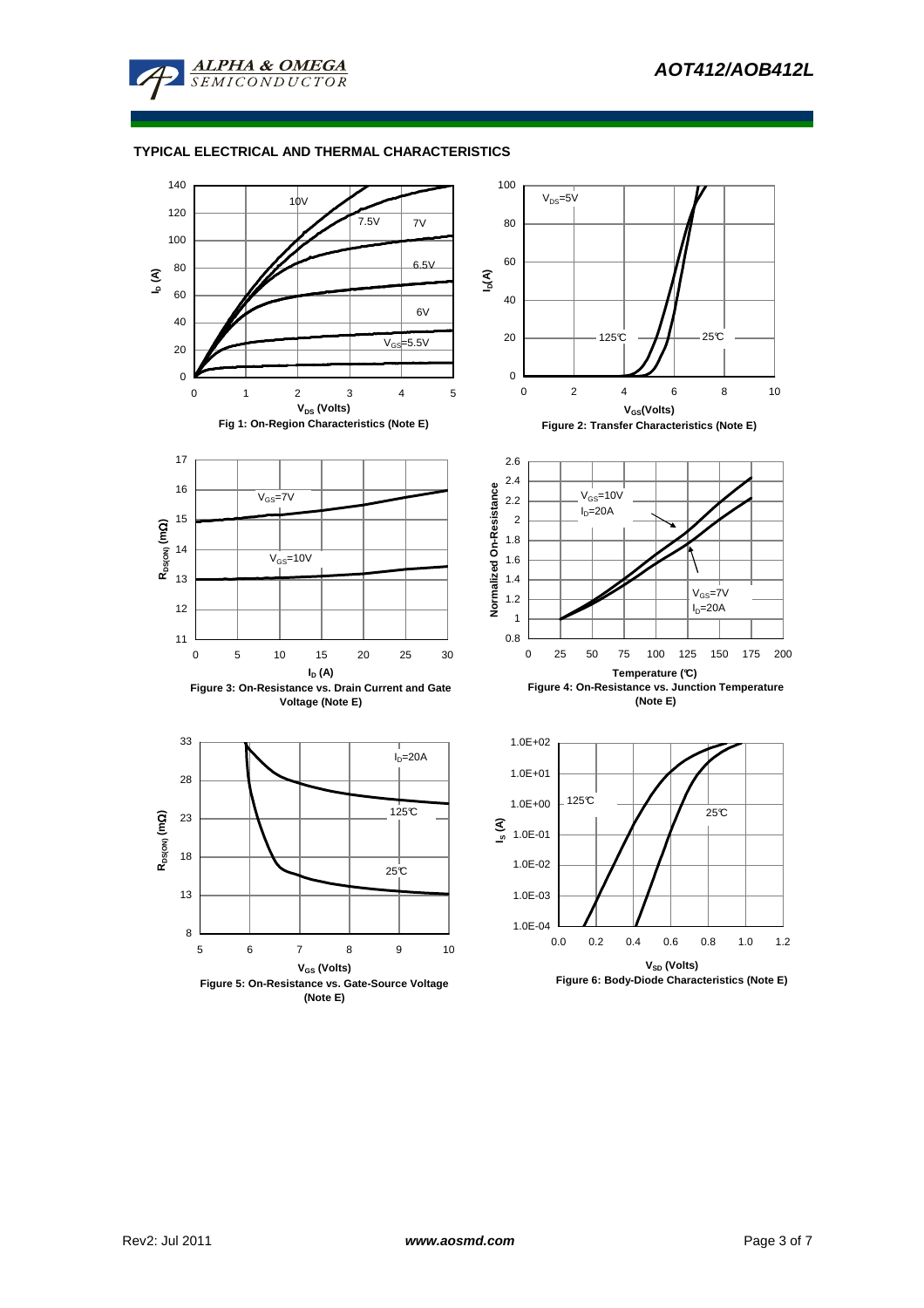



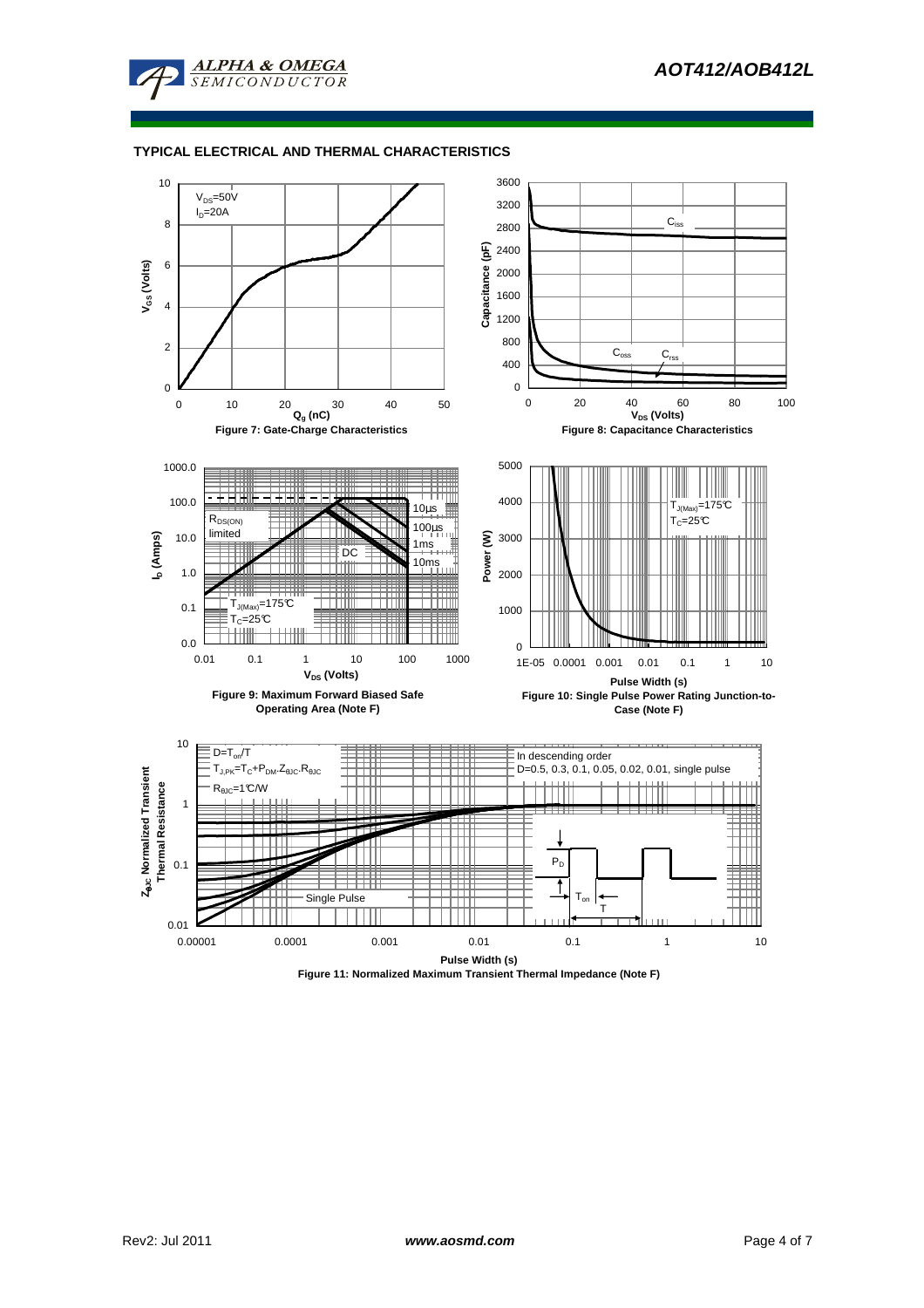



**Figure 16: Normalized Maximum Transient Thermal Impedance (Note G)**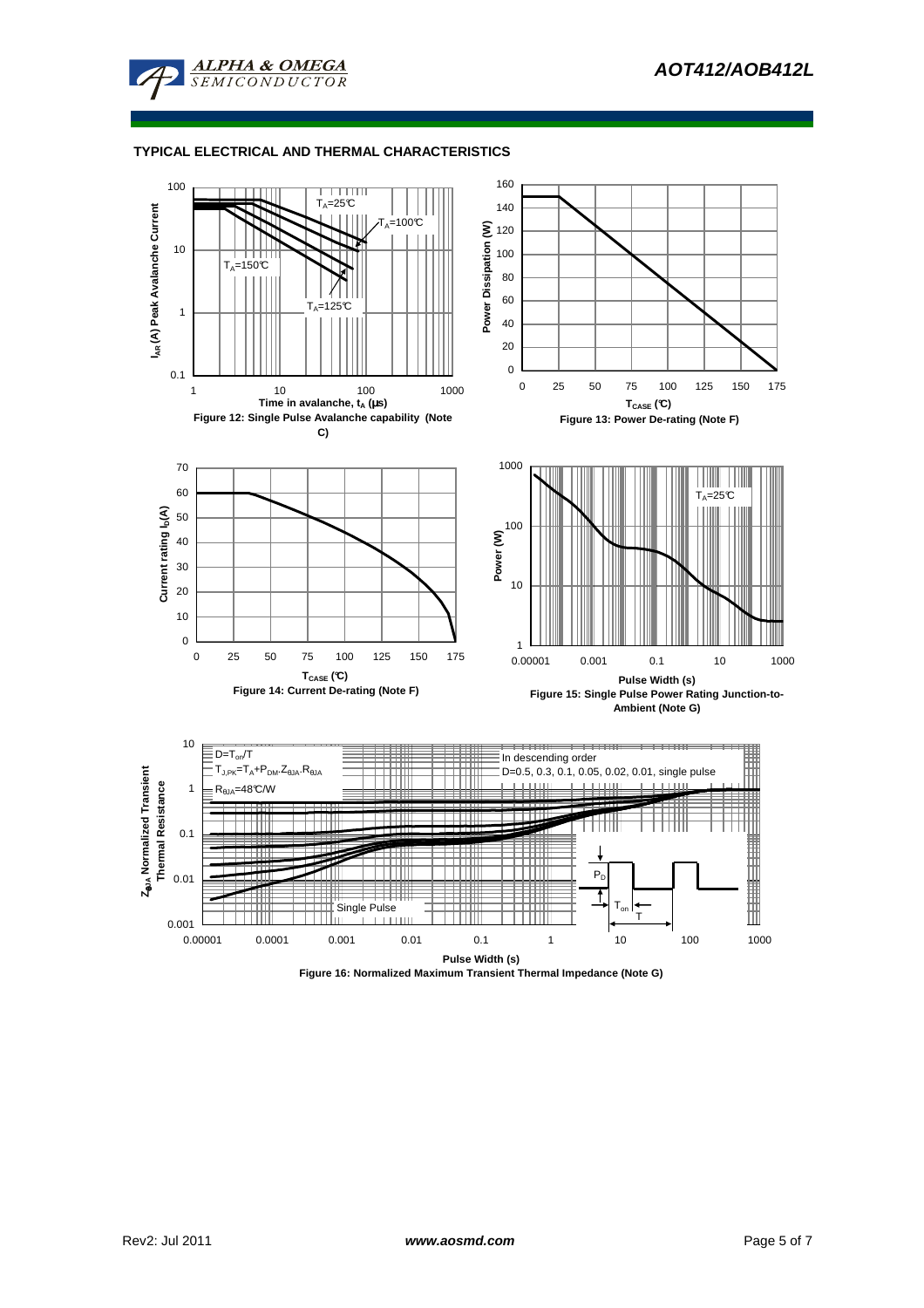